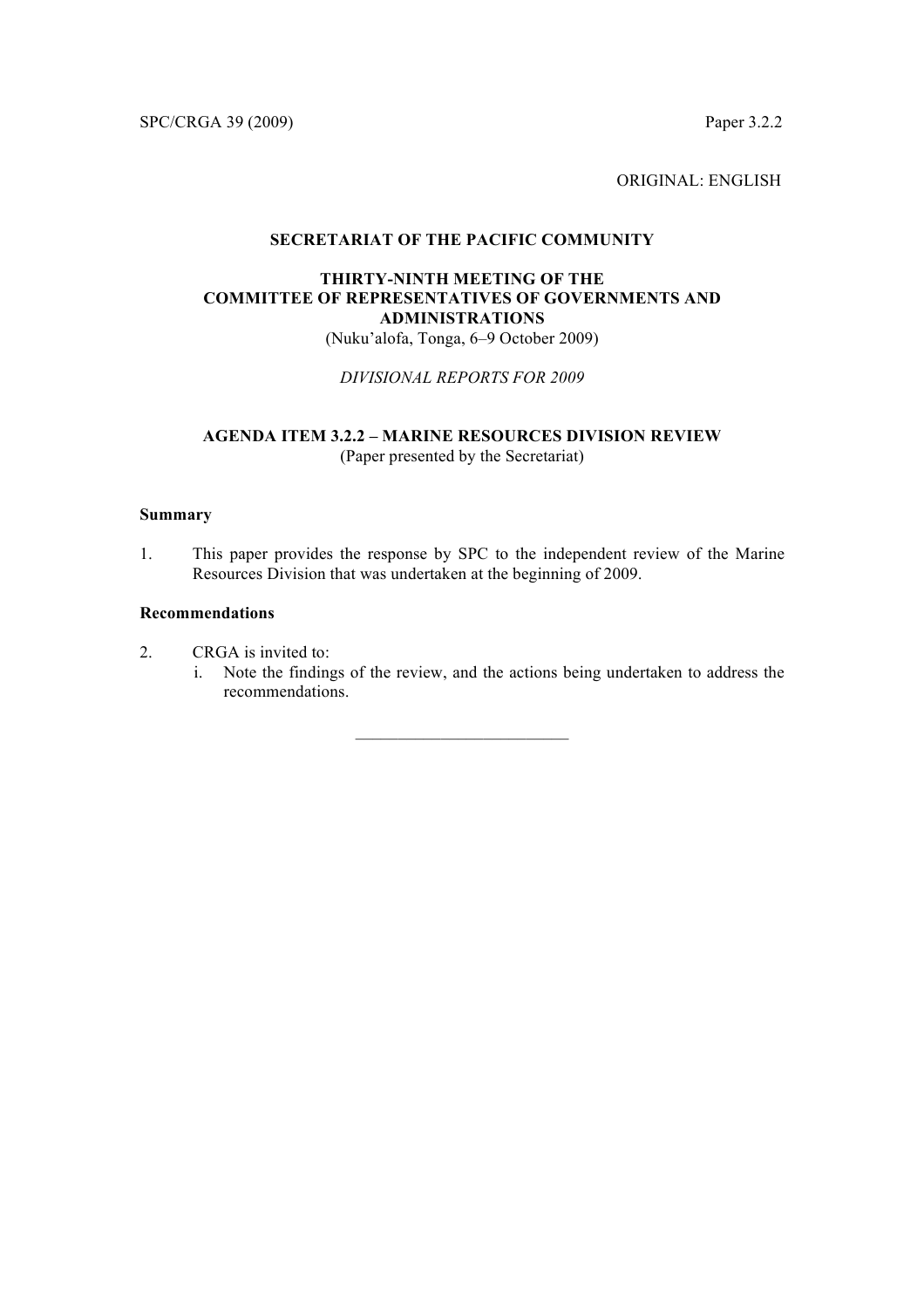## **REVIEW OF THE MARINE RESOURCES DIVISION**

## **FEBRUARY TO MAY 2009**

### **Response by the Secretariat of the Pacific Community (SPC)**

### **Background**

3. An independent review of the Marine Resources Division  $(MRD)^1$  was undertaken in 2009. The review team consisted of Mr Robert Lindley (Team Leader) and Dr Leon Zann with the support of Patricia Sachs-Cornish (SPC Strategic Engagement Policy and Planning Facility). The purpose of the review was to assess the performance of MRD and, where needed, to assist in the development of more effective programmes and strategic programme plans (SPPs) to meet the needs and aspirations of the Pacific Islands countries and territories (PICTs) in relation to their marine resources. The review was also required to make recommendations on the revision of the operational management framework to implement these programmes and SPPs through best practise delivery of services to PICTs. This paper presents SPC's formal response to the review findings and recommendations.

## **Overview of fisheries in the Pacific**

- 4. Fisheries are one of the few renewable resources that PICTs have at their disposal for food security, livelihoods and economic growth. As Pacific Island populations grow, the future of these resources will depend on how well we are able to balance increasing demands with the limits to the capacity of freshwater, coastal and oceanic fish stocks to sustain the harvests needed to meet those needs.
- 5. Pacific Island societies are unusually dependent on fisheries for their dietary protein compared to other regions, and subsistence access to reef and nearshore pelagic fisheries is one of the primary reasons for the generally good nutritional status of coastal Pacific Island people. These Pacific Island food fish are mainly caught locally from coastal and nearshore fisheries. However, the risks to this supply are growing. Human populations are increasing overall (it is estimated that the population of the region will increase by 50 per cent by 2030), and this increase is disproportionately concentrated in island capitals. The need to sustain families through paid employment rather than through subsistence agriculture and fishing is weakening traditional mechanisms of resource husbandry.
- 6. The risk to food security is a gradually increasing and is a medium- to long-term worry in most places as the gap widens between the growing needs (nutritional and livelihood) of increasing populations and the production capacity of natural coastal fisheries ecosystems. This capacity will be reduced if overfishing and pollution are significant.
- 7. There are also much more immediate coastal fishery problems. These are mainly in the fully commercialised coastal fisheries, particularly export fisheries, some of which are already suffering severe overexploitation. In fact, particularly vulnerable resources – such as the larger species of giant clam – are on the verge of extinction. Most of these coastal export fisheries are the focus of, or are in need of, immediate management action, either to conserve their biological status or recover their potential value. In some cases, this action could involve collaboration between different islands and PICTs – through information-sharing and regional agreements.

<sup>&</sup>lt;sup>1</sup> The Regional Maritime Programme (RMP), which is part of MRD, was not part of this review.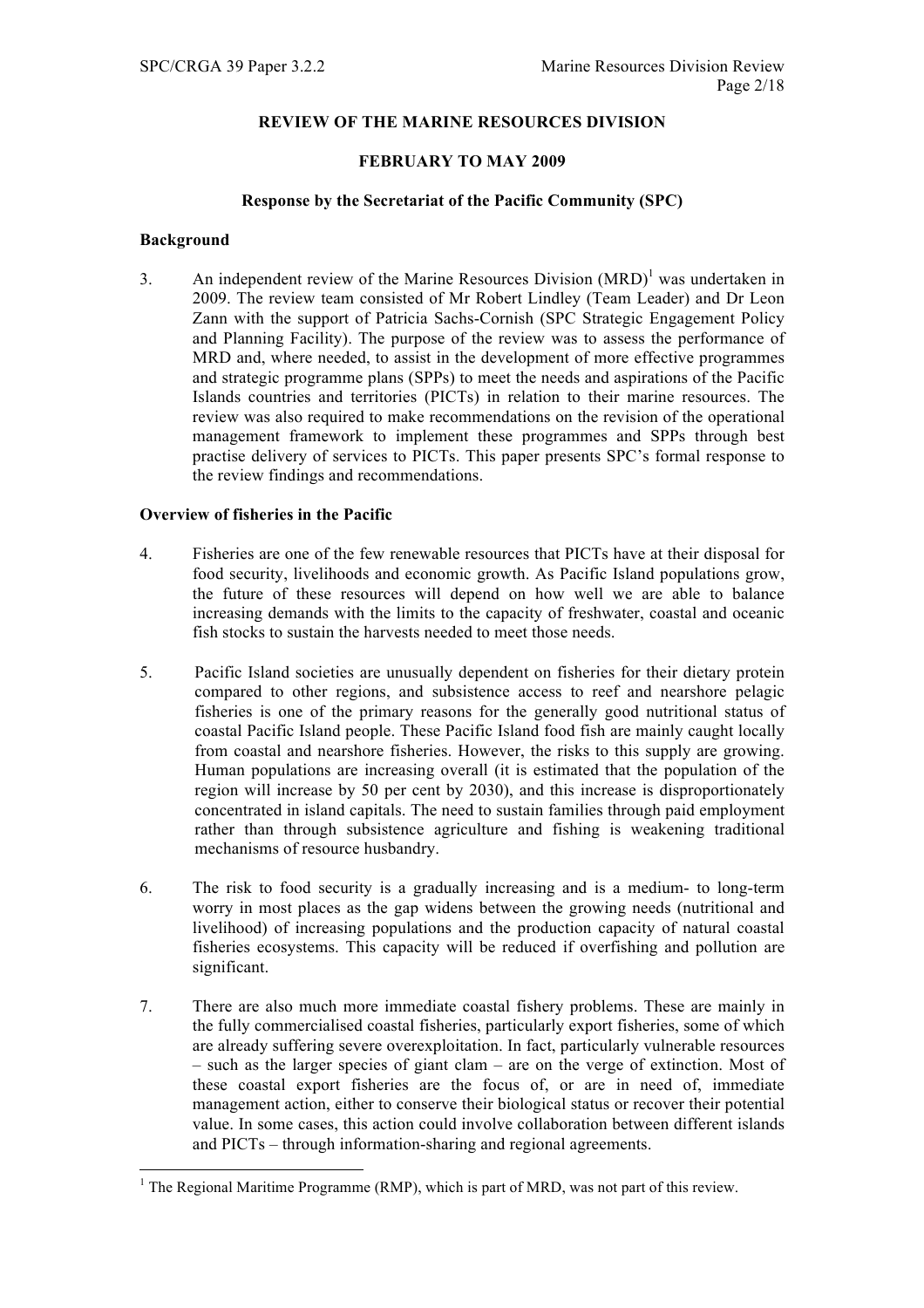8. The region's oceanic fisheries have seen a rapid and sustained expansion. The total catch of tunas in the Western and Central Pacific Fisheries Commission (WCPFC) area in 2007 increased to an estimated 2.4 million mt, the highest annual catch recorded, and more than 120,000 mt higher than the previous record in 2006. The Convention Area tuna catch for 2007 represented 84 per cent of the total Pacific Ocean catch of 2.8 million mt, and 55 per cent of the global tuna catch (the provisional estimate for 2007 is just under 4.4 million mt). The most recent assessments of the status of major tuna stocks indicate that: (i) overfishing of **bigeye tuna** is continuing and the stock continues to decline; (ii) **yellowfin tuna** is at least fully exploited, and there is a significant probability that overfishing is occurring; (iii) while skipjack tuna catches continue to increase – to a record 1.7 million mt in 2007, such high catches are considered to be sustainable unless recruitment falls persistently below the long-term average; and (iv) while the catch of South Pacific albacore has increased strongly over recent years, assessments continue to indicate that overfishing of the stock is unlikely to be occurring, although localised depletion can threaten the economic viability of some domestic fisheries.

## **The role of the Marine Resources Division**

- 9. SPC's Marine Resources Division (MRD), is headquartered in Noumea and includes the Coastal Fisheries and Oceanic Fisheries programmes. The goals of the two programmes are 'SPC members are significantly assisted in their commitment to apply the ecosystem approach to coastal fisheries and aquaculture by 2010,' and 'fisheries exploiting the region's resources of tuna, billfish, and related species are managed for economic and ecological sustainability using the best available scientific information,' respectively.
- 10. Within the Coastal Fisheries Programme (CFP), the Fisheries Information Section specialises in compiling, producing and delivering non-statistical information across the whole range of Pacific Island fisheries to national and territorial fisheries services in response to specific needs. The Nearshore Fisheries Development and Training Section assists members to develop domestic commercial fisheries capacity within a sustainable ecosystem context, while the Reef Fisheries Observatory provides scientific assessments of coastal resources. The Coastal Fisheries Management Section assists in the development of socially achievable coastal ecosystem management systems. The development of a regional support framework for sustainable aquaculture planning, research and development is the role of the Aquaculture Section.
- 11. The Oceanic Fisheries Programme (OFP), through its Fisheries Stock Assessment and Modelling Section helps to ensure that regional and national fisheries management authorities have access to high-quality scientific information and advice on the status of their oceanic fisheries stocks. The Ecosystem Monitoring and Analysis Section helps to improve the understanding of pelagic ecosystems in the western and central Pacific Ocean, by collecting and analysing information on the biological characteristics of oceanic species and their environment. Ensuring that regional and national fisheries management authorities have access to accurate and comprehensive data on fisheries targeting the region's resources of tuna, billfish and other oceanic species is a core function of the Statistics and Monitoring Section.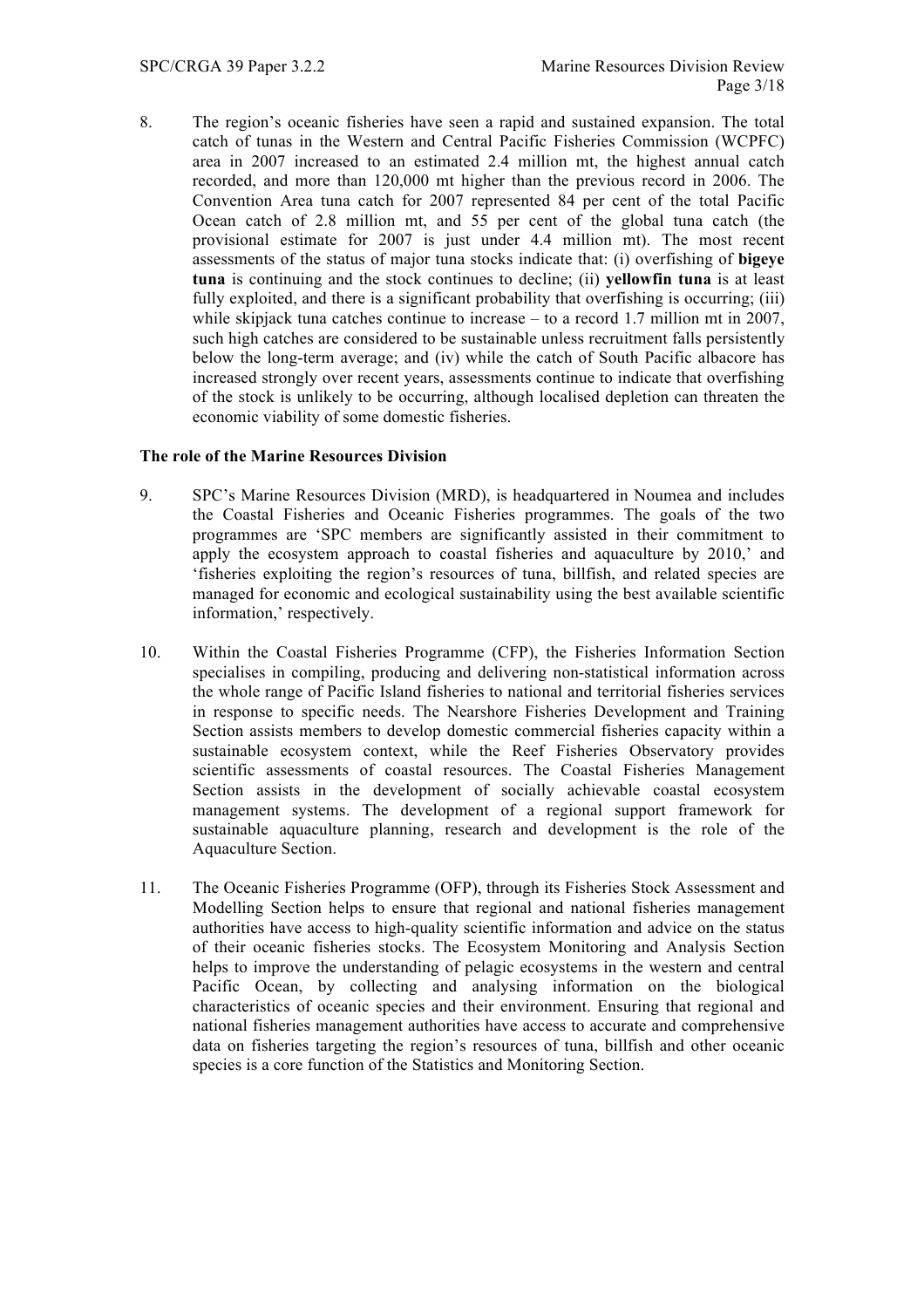# **MRD resources**

12. At the time of the review, MRD had a staff complement of 60 persons (44 professional, 10 technical and 6 administrative), with an annual operating budget of 8,500,000 CFP units. The senior positions of Director and Programme Manager are funded through SPC's core budget while the remainder of staff and MRDs activities are largely financed through non-core funding. Present major financial supporters to the operations of MRD include the Australian Agency for International Development (AusAid), the European Union, the MacArthur Foundation, New Zealand, France, WCPFC and the Global Environment Facility.

# **Review findings**

- 13. During the course of the review, which included visits to a number of PICTs, the review team consulted extensively with a wide range of stakeholders. They included SPC staff in both Noumea and Suva, as well as government, non-governmental organisation (NGO), private sector and donor agency staff engaged in marine resources/fisheries activities. The main review findings were as follows:
	- a. The programmes remain effective.
	- b. SPC is moving forward with the increased use of Joint Country Strategies (JCSs) for management purposes with positive results.
	- c. It would be beneficial to include OFP and CFP in one strategic plan as the very broad objectives of the two programmes are the same and there are opportunities to share support services.
	- d. There are some shortcomings at the strategic level in that the implications of implementing some of the recent plans and strategies put forward do not seem to be fully incorporated in the SPP.
	- e. Some operational level shortcomings were found in the failure to adequately link activities and outputs to the objectives.
	- f. SPC is the only organisation in the Pacific providing real leadership on many fisheries issues.
	- g. Demand for SPC services remains very high, and a series of changes are needed to ensure that the service provided by MRD is adjusted to reflect the changing needs and challenges facing PICTs.
	- h. Caution needs to be exercised in implementing SPC's decentralisation policy for MRD.

# **Future strategic directions**

- 14. Although the OFP and CFP strategic plans 2006–2009 were flexible frameworks for action, the review suggested a number of changes, including a consolidated strategic programme for MRD. These suggestions represent a more crystallised MRD work plan with emphasis on fully incorporating recent regional plans and policies within any proposed future framework. These changes in future direction concern:
	- a. improving linkages between objectives and outputs in the SPP;
	- b. continued MRD support to capacity building and capacity supplementation in areas such as fisheries science;
	- c. adopting a developing approach to respond to changing needs in fisheries;
	- d. ensuring that the MRD programme continues to strengthen strategic partnerships that draw on the strengths and resources of all stakeholders; and
	- e. reviewing staff qualifications and roles in line with MRD taking a more proactive regional role.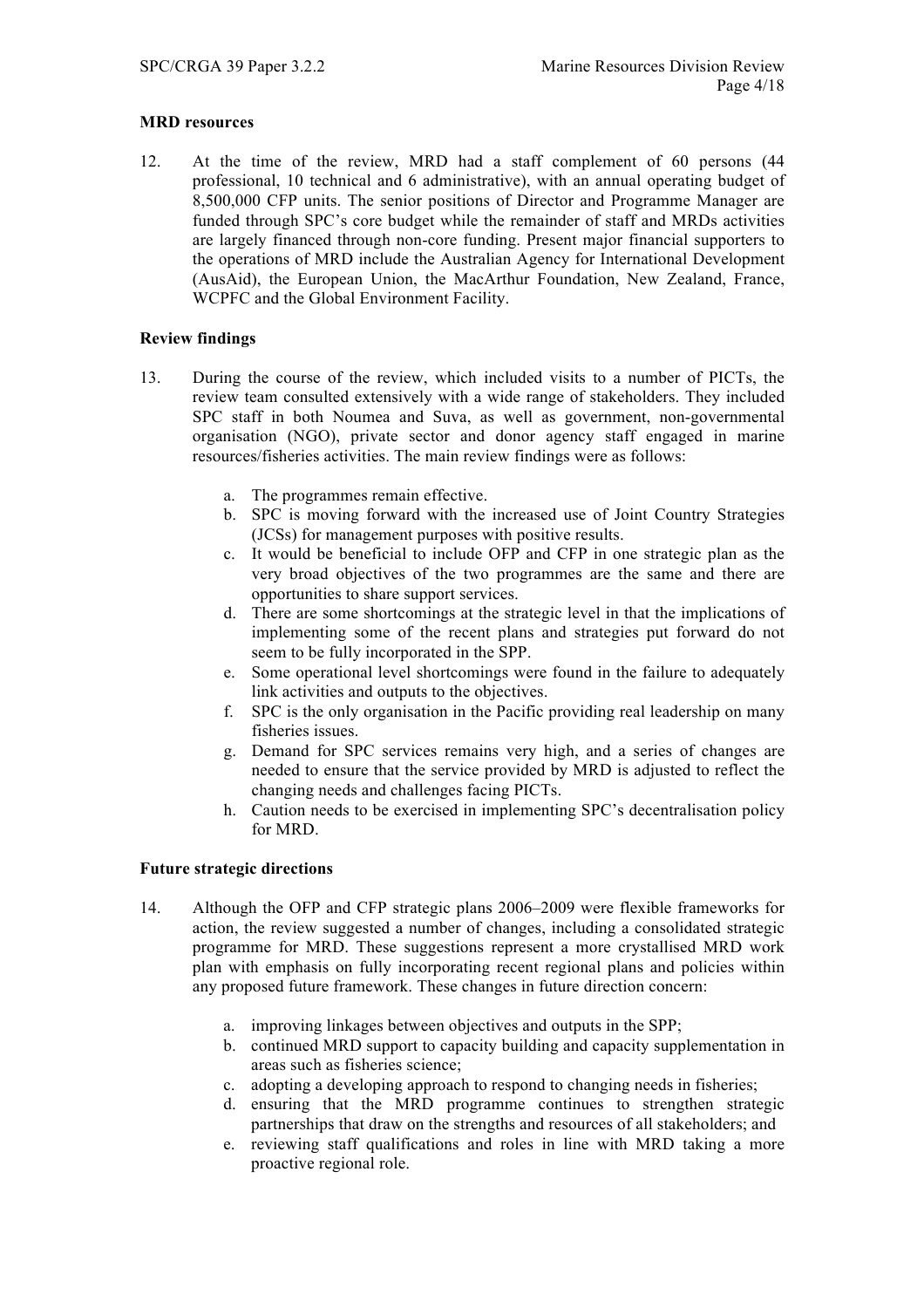## **Review response**

15. SPC agrees with the overall findings and the majority of review recommendations. Some of the recommendations are already being addressed. It is noted, however, that funding and resource constraints may limit full implementation of a number of recommendations in the short to medium term.

## **Section 1: Planning and management in MRD**

#### *Recommendation 1*

That the MRD adopt a structure that is far more objective oriented. A suitable model may be the SPC Land Resources Division (LRD), based in Suva. In this model, the sections are all subordinate and service the objectives of LRD. With modifications, this model should prove suitable for MRD.

### *SPC response – Recommendation partly accepted*

16. A more objective oriented structure will be adopted for CFP with a section addressing each work area. CFP would then replicate the successful OFP structure. It is considered desirable to retain the 'two-programme' structure, in view of the different emphases of the programmes; however, it is recognised that work on some issues requires collaboration between sections in the different programmes, which is already happening.

## *Recommendation 2*

That the MRD employ a more strongly objective oriented project planning approach to the preparation of the 2010–2013 SPP.

## *SPC response – Recommendation accepted*

17. This has been reflected in the draft 2010–2013 SPP.

#### *Recommendation 3*

That the Fisheries Management Section be merged with the Reef Fisheries Observatory into a single broader section (called, for example, the 'Coastal Fisheries Science and Management Section'.

### *SPC response – Recommendation accepted*

18. They will be formally merged at the start of 2010, and a new Coastal Fisheries Management Adviser has been recruited to head the section.

### *Recommendation 4*

That in establishing the new structure to allow the division to become more objective oriented, a formal support section be established to provide a range of services to the technical sections of the MRD.

### *SPC response – Recommendation accepted*

19. MRD will be establishing a single support section for both OFP and CFP which will initially handle the information role of the division. Additional functions will be developed over time if funding permits.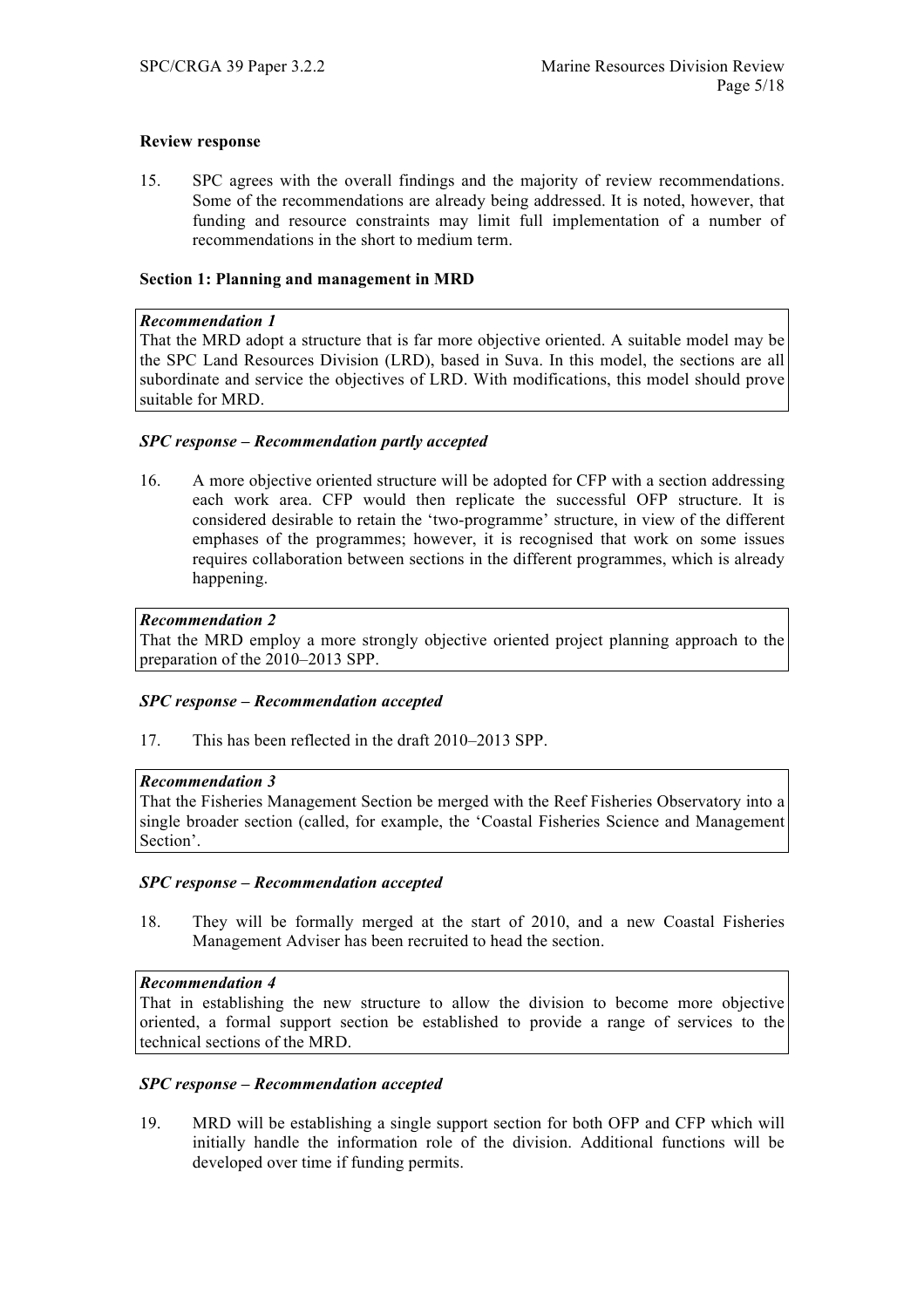# *Recommendation 5*

This review notes that it is important to create a sense of ownership by the member countries in MRD activities, and that the tools exist in the planning process, the Joint Country Strategy Papers (JCSPs), the regional offices and the Information Section to make sure it happens. The JCSPs should be used far more actively by MRD to guide interventions in individual countries.

# *SPC response – Recommendation accepted*

## *Recommendation 6*

That a longer planning horizon be adopted for MRD. This will assist funding agencies' planning, as well as helping ensure that future funding is secured for essential project activities that will result from the adoption of the Apia Policy, the Aquaculture Management Plan and the Regional Biosecurity Project. It should also help in planning to address important food security and climate change issues. Twenty-year and ten-year outline plans could be prepared and consolidated regularly in the current three-year SPPs.

# *SPC response – Recommendation accepted*

20. While SPC accepts the recommendation, it should be recognised that the funding horizon of all partners does not extend much beyond 3–4 years. The JCS process also only results in a 4–5 year plan. SPC and the Forum Fisheries Agency (FFA) have launched the 'Future of Fisheries Study' to provide a broad strategic overview of issues and requirements forecast over the next 25 years.

# *Recommendation 7*

That the country-by-country approach to implementing projects and programmes be encouraged, particularly within CFP. It reduces costs and concentrates resources on countries and areas where there is greatest likelihood of success. Recognition should be given to the fact that the 'one size fits all' regional approach is frequently wasteful of resources.

## *SPC response – Recommendation accepted*

21. Such an approach has been adopted since the establishment of JCSs.

## *Recommendation 8*

That MRD, through the JCSPs, assess the capacity of the PICT fisheries departments and divisions to absorb and benefit from its services, and, should the capacity of the division or department be lacking, MRD should modify the implementation schedule and scope of involvement to reflect the capabilities of the recipient country.

## *SPC response – Recommendation accepted*

22. This approach is being adopted progressively as the JCS process develops, although the understanding of members will be necessary.

## **Section 2: Coastal Fisheries Programme**

## *Recommendation 9*

That CFP seek funds to undertake an external and objective study of Pacific Island aquaculture so as to identify the most rewarding strategies for the Aquaculture Section to focus on in the future. This should be based on a rigorous economic evaluation, carried out by an experienced economist.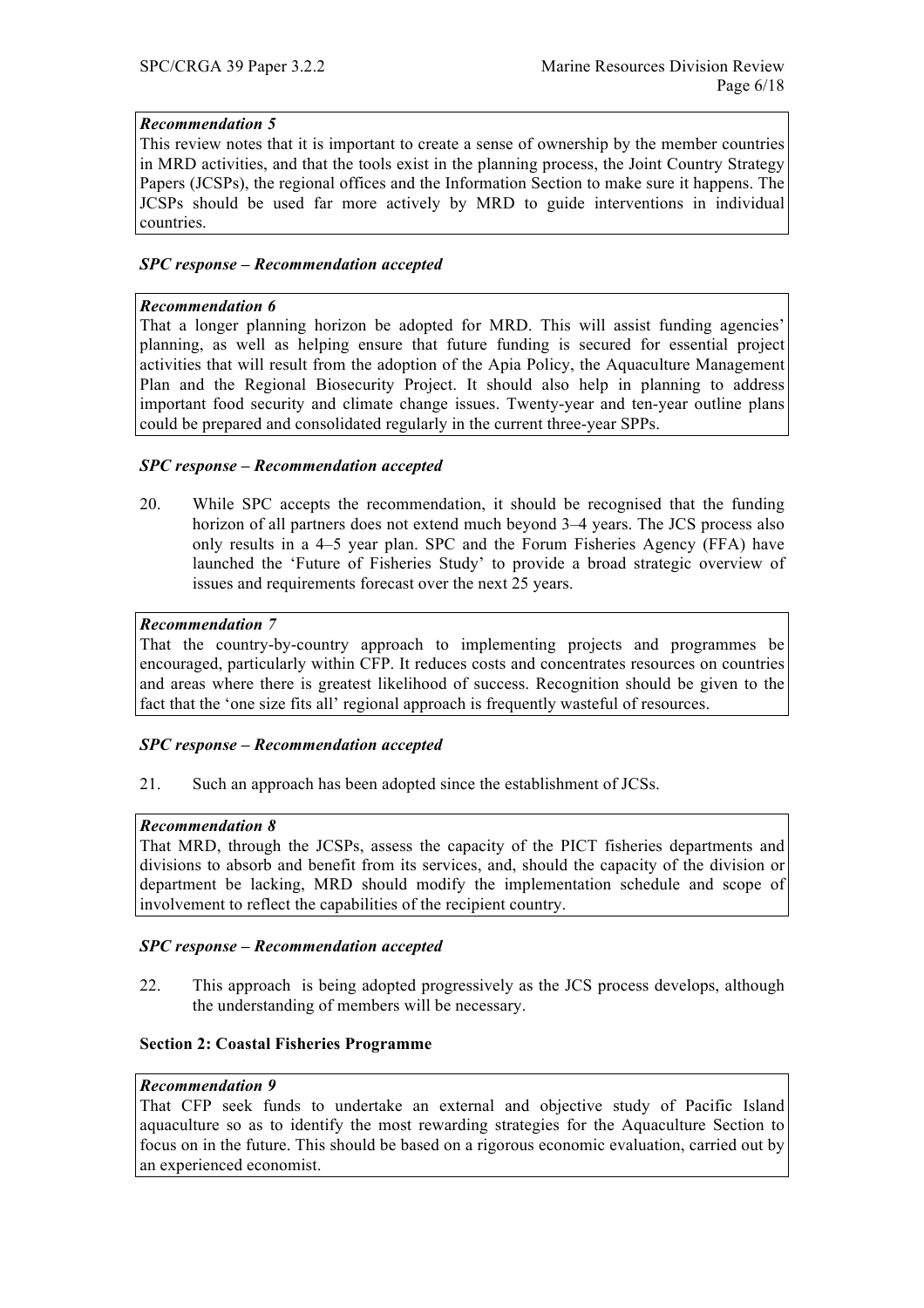# *SPC response – Recommendation partly accepted*

23. The UN Food and Agriculture Organization (FAO) recently announced plans to conduct such a study, and MRD will engage fully with this study if it takes place. If not, MRD will consider commissioning such a study, noting, however, that it may be more beneficial to have economic expertise within the programme to enable such analysis and reviews to be undertaken in-house and on a continuing basis, rather than as a one-off study.

# *Recommendation 10*

That the Training Officer currently in the Nearshore Fisheries and Training Section be transferred to the proposed Support Section and take on the administrative and coordination responsibilities for training for all the sections of MRD.

# *SPC response – Recommendation accepted in principle*

24. The Training Adviser position has been discontinued due to lack of funding. If new funding can be secured, the support section for MRD will include a position for the administration and coordination of training for all sections.

# *Recommendation 11*

That MRD seek to retain two scientific positions (and one support position) to maintain the initiative and history of the PROCFish Project. In seeking funding, MRD should highlight the importance to CFP of maintaining continuity in the provision of coastal fisheries management and science services, which will otherwise be adversely affected by the delay in implementing the two planned projects to be funded by the European Development Fund (EDF).

## *SPC response – Recommendation accepted in principle*

25. Due to funding constraints, implementation of this recommendation will have to be deferred to mid-2010 when it is hoped that the first EDF10 project will start.

## *Recommendation 12*

That, when funds permit, the CFP Information Section undertake a brief study (in a suitable PICT) to assess its success in distributing materials and information to its intended audience. There may be lessons to be learned from the Regional Maritime Programme (RMP).

## *SPC response – Recommendation accepted*

26. It should be noted that distribution of newsletters, etc. does not differ greatly between CFP and RMP – hard copies are mailed to an extensive address list. Only publications such as posters are circulated through fisheries administration contacts due to the very high costs of individually mailing thousands of cardboard tubes. Information is also available on the MRD website; however, it is agreed that such a study would be useful and in any case efforts will be made to improve the accessibility of information to stakeholders.

# **Section 3: CRISP**

## *Recommendation 13*

That MRD continue to accommodate CRISP, but not try to fully integrate its activities into its own.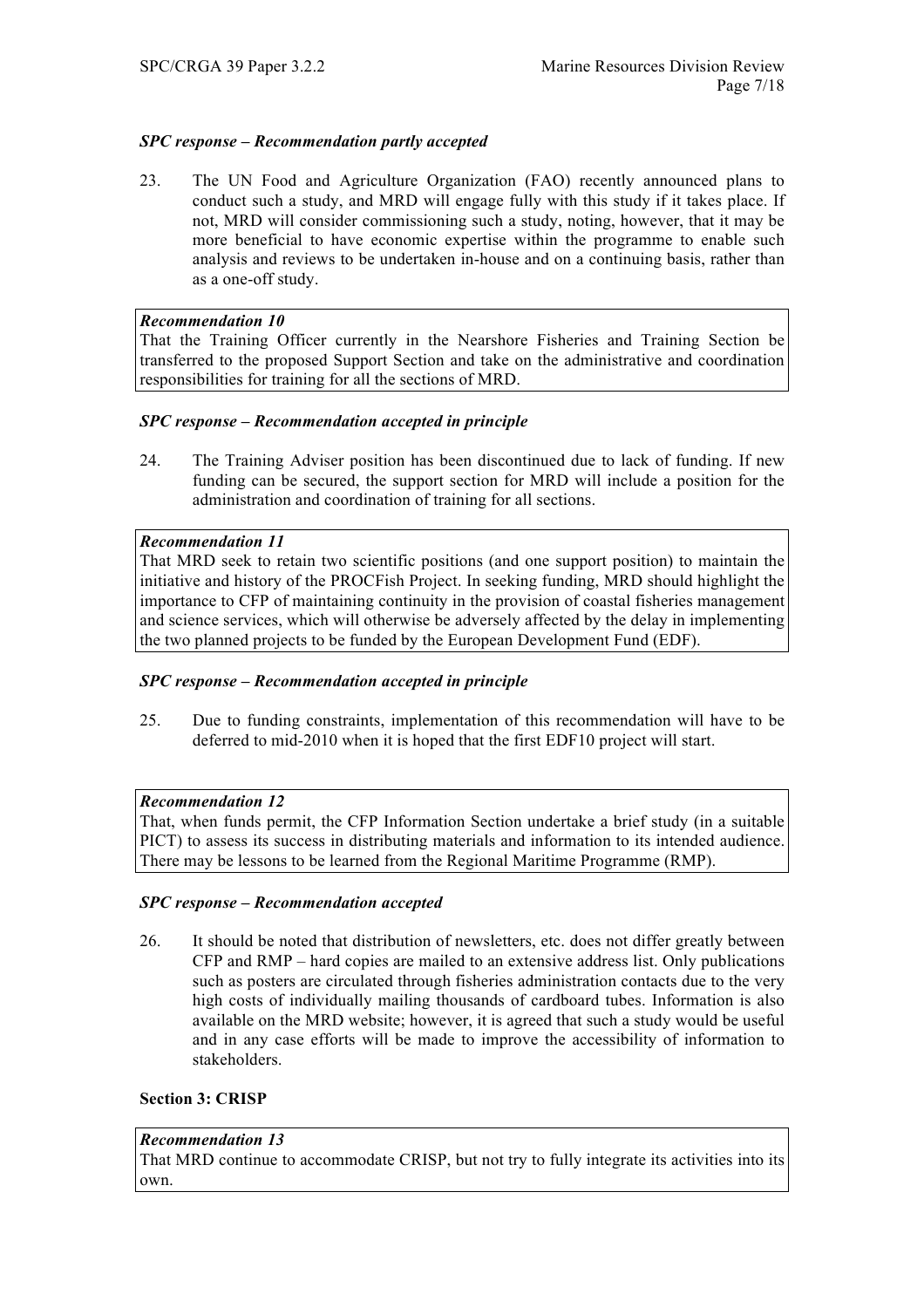# *SPC response – Recommendation accepted*

27. The CRISP coordination unit is now within MRD and reports to the Director. Some CRISP activities complement the work of CFP and OFP.

## **Section 4: Oceanic Fisheries Programme**

### *Recommendation 14*

That OFP's scientific advice and technical reports should be subject to greater external scientific peer review.

## *SPC response – Recommendation accepted*

28. While SPC agrees with the need for greater scientific peer review, this would be best organised by WCPFC for greater independence.

### *Recommendation 15*

That the issue of potential conflicts of interest amongst SPC/WCPFC/FFA/PICT national fisheries be considered by SPC senior management, and if necessary, be addressed by a small reference group representing all interests.

## *SPC response – Recommendation accepted*

29. This issue was considered at the Forum Fisheries Committee meeting in May 2009, where representatives expressed the view that the work for these different stakeholders is complementary, and that no conflict is perceived. MRD will keep the matter under review, however, and will seek further guidance from members if necessary. Greater external peer review (recommended above) should also allay concern over conflict of interest in the conduct of OFP work.

## **Section 5: Staff and staffing in CFP**

#### *Recommendation 16*

That CFP alter the skills composition of its staff to meet the changing needs of the PICTS. All staff terms of reference (TORs) should be updated, and effort should be made through the existing process of triennial staff reviews and other processes to ensure that persons with appropriate skills are appointed to each position.

## *SPC response – Recommendation accepted*

30. Job descriptions are reviewed for positions advertised under the six-year rule and the rigorous recruitment process enables SPC to ensure the person with the most appropriate skills is appointed.

## *Recommendation 17*

That an economist be available to all CFP sections so that projects and programmes receive appropriate economic oversight. This could be achieved in a number of ways, including recruiting an economist to sit in the proposed support section, ensuring that one of the senior staff (possibly the Programme Manager) has a background in economics or hiring short-term staff as required.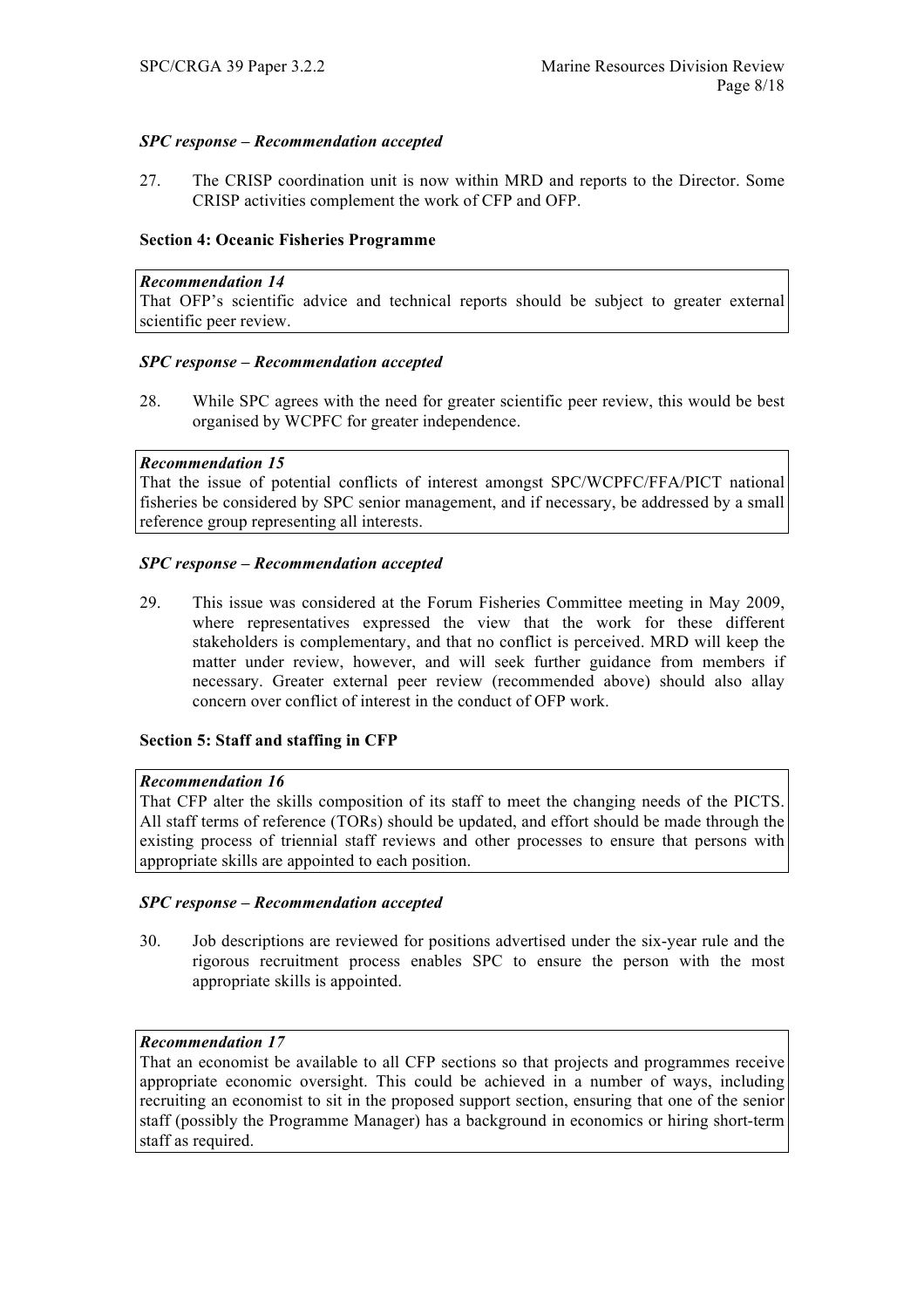# *SPC response – Recommendation accepted in principle*

31. This recommendation is being implemented, subject to funding availability. The hiring of short-term staff is the most likely solution in the immediate future.

# **Section 6: Decentralisation**

## *Recommendation 18*

That MRD in Noumea first deal with its priority issues (e.g. adopting the new structure, adapting to funding constraints) before beginning to emphasise the policy of decentralisation. Only once these issues have been addressed to the satisfaction of the Director of MRD and SPC management should MRD operationalise the decentralisation policy, including placing staff in the regional offices. This may be one to two years away.

### *SPC response – Recommendation noted*

32. The recommendation is noted but it should be recognised that a commitment has already been made to place one staff member in Pohnpei: an Observer Training Coordinator, foreseen in 2010 under EDF10 project funding. The transfer of one aquaculture post to Fiji is also under consideration.

### **Section 7: SPC as an organisation**

### *Recommendation 19*

That communication, coordination and collaboration within MRD and SPC generally be improved. MRD, through the new Director, will in time address CFP and OFP issues, but SPC management will need to address the larger corporate imperative of cross-cutting cooperation between divisions and their sections through their regular executive meetings.

## *SPC response – Recommendation noted*

33. SPC's Executive Management Team is working toward addressing the larger corporative imperatives of cross-cutting cooperation between divisions and their sections. Executive meetings are held monthly.

# *Recommendation 20*

That SPC, in coordination with other agencies of the Council of Regional Organisations in the Pacific (CROP), assess ways of better developing capacity in PICTs. For oceanic fisheries, this would involve methods of building regional capacity in oceanic fisheries science and management, particularly the use and interpretation of the results of stock assessments. For coastal fisheries, this would involve enhancing capacity in management and technical issues, as well as administrative matters and good governance. (Note: This is a recommendation for SPC, not MRD directly.)

## *SPC response – Recommendation accepted*

34. OFP already conducts regular training for PICT fisheries staff in interpreting the oceanic fishery stock assessments, and this will continue. Developing the capacity of Pacific Islanders to conduct these assessments as members of the OFP team is a longer-term process which will require their placement at international centres of excellence in this field, followed by extended attachments with OFP. Funding is not currently available for this. More general capacity building in fisheries departments is already on the agenda and a training needs assessment in Tonga earlier in 2009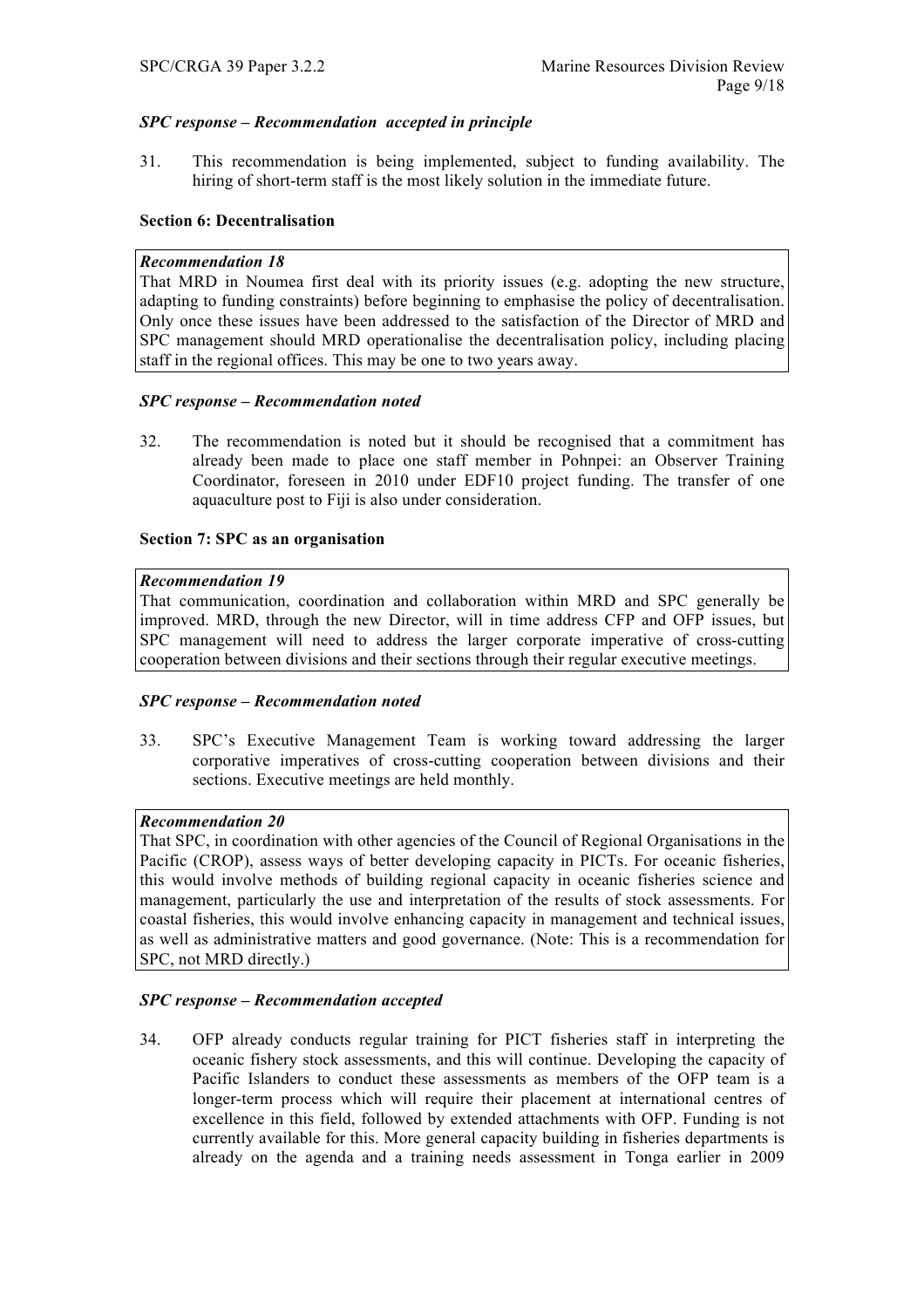focused on this area with a request from Palau for an institutional review to be addressed soon.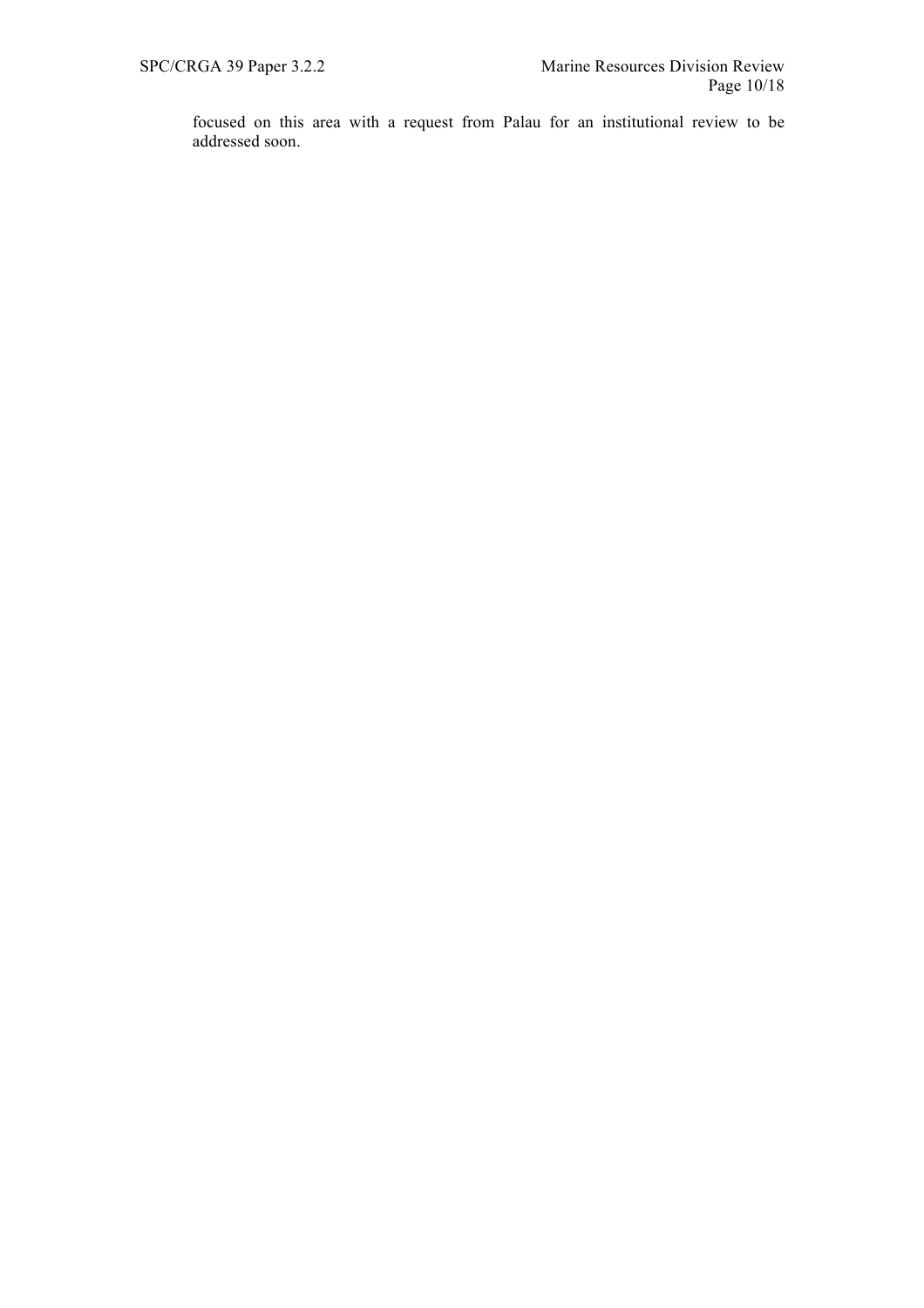## **Annex 1 – Executive summary – 2009 review of the Oceanic and Coastal Fisheries programmes report**

- 35. The purpose of this review is to assess the performance of the Marine Resources Division (MRD) of the SPC over the last four years. Additionally the review is intended to (a) help SPC to develop more effective Programmes and Strategic Programme Plans to allow Pacific Island Countries and Territories (PICTs) to maximise the sustainable contributions of fisheries and aquaculture to economic growth, food security and livelihoods and (b) assess and recommend changes to MRD functions, management, staffing, methods of service delivery and structure to support the revised Programmes.
- 36. This summary sets out the main recommendations and observations of the Review. The recommendations in the summary are not in the same order as they appear in the main text but are cross referenced to where they appear in the text.
- 37. The review is generally very positive and notes the high level of satisfaction with the MRD and its activities demonstrated at the HOF meeting in early 2009, and reported from interviews during country visits. The recommendations concentrate on management changes within MRD which will be necessary if the Programmes are to remain effective and to attract adequate funding in the future. The SPC is already moving forward on many of these recommendations and some of them, such as the increased use of Joint Country Strategy Papers for management purposes, are already showing positive results.
- 38. Current funding constraints are acknowledged and regretted. With the expansion of activities being undertaken by both OFP and CFP in response to recent changes in strategy (such as the inclusion of programmes covering food security, global climate change and the environmental approach to fisheries management), it will be necessary to secure continued and increasing long term funding commitments if the needs of the PICTs are to be adequately addressed.
- 39. The Marine Resources Division is divided into two Core Programmes, each with a Programme Manager and each reporting separately to the Committee of Representatives of Governments and Administrations and the biennial Heads of Fisheries meetings. A new Director of MRD has recently been appointed. He takes over at a time of rapid change in the MRD, which is responding to a series of challenges, changes in programme emphasis, and some uncertainties over funding.
- 40. The management of MRD will need to be more proactive in future. In particular, the CFP has suffered some "mission drift" although it has managed to maintain enough cohesiveness to address the current SPP satisfactorily. Nevertheless, it must change considerably to face the challenges ahead. By contrast, the OFP has remained very focused on its objectives.

## **Planning and Management in MRD**

- 41. SPC has changed its strategy in recent years to accommodate emerging challenges such as food security and global climate change. MRD must become more objective and outcome orientated, not programme and project orientated as it is now, to be able to respond adequately to these new challenges.
- 42. **RECOMMENDATION 1:** That MRD adopts a structure that is far more objectiveorientated. A suitable model may be the SPC Land Resources Division, based in Suva.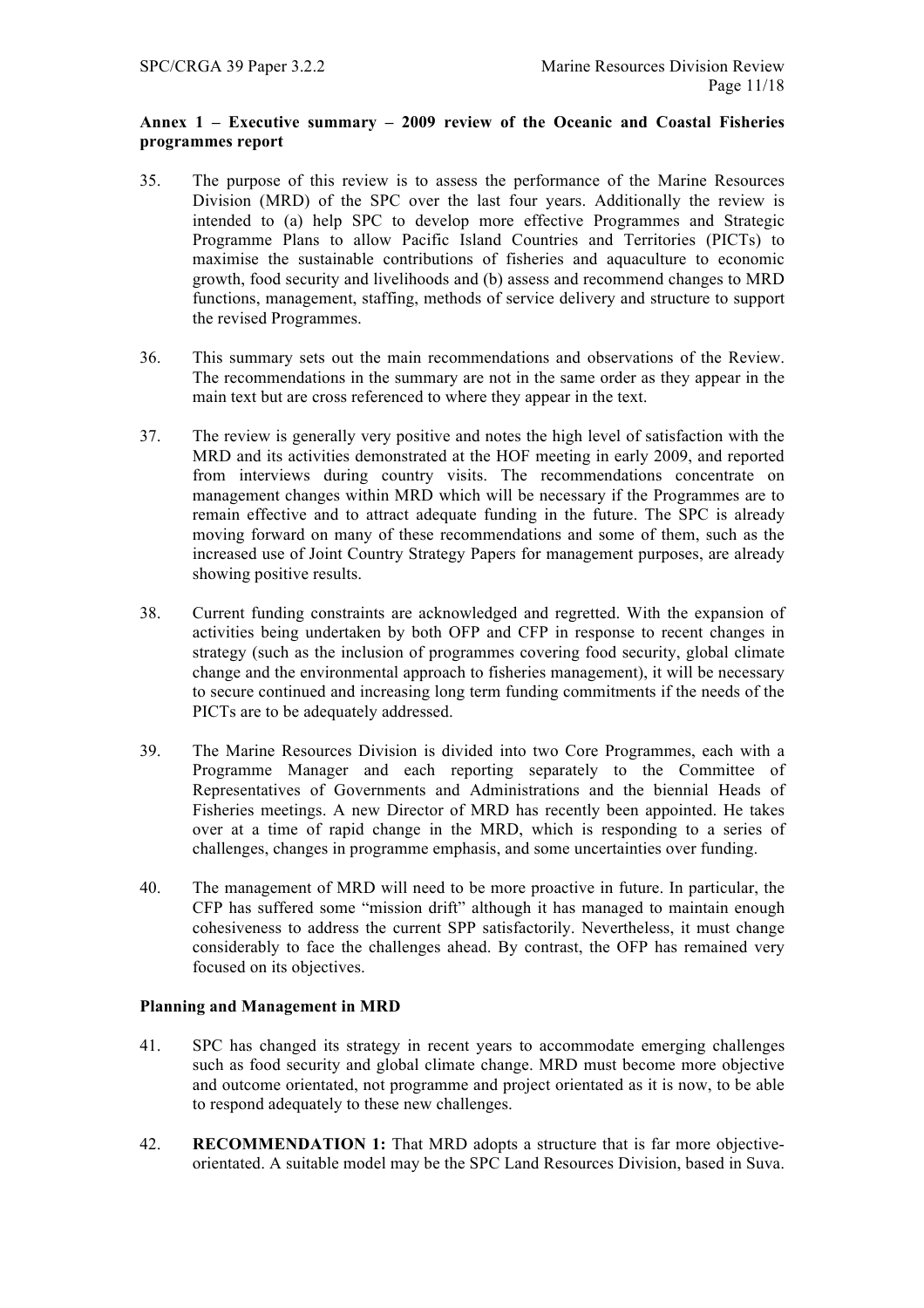In this model, the Sections are all subordinate and service the objectives of the LRD. With modifications this model should prove suitable for MRD. (Para 337)

- 43. The LRD model is a flatter organizational structure than that presently used by MRD, and is based around seven thematic areas, with support from three support sections. It also places great emphasis on communication with, and ownership of the programmes by, the stakeholders. By contrast, MRD is a smaller organisation and will only have one support section, and possibly four thematic areas.
- 44. The MRD Strategic Plan gives overall indicators for each of the outputs and these are incorporated into the workplan(s). However, despite the plethora of project reports it is very difficult to relate the overall objectives through the indicators to the actual activities of the MRD. Therefore it is very difficult to measure "success" in some of the MRD's activities.
- 45. **RECOMMENDATION 2:** That the MRD employs a more strongly Objective Orientated Project Planning approach to the preparation of the 2010-2013 SPP. (Para 143) 2009 SPC MRD Review Page 2.
- 46. It would be appropriate if the current close linkages between the Fisheries Management Section and the Reef Fisheries Section were more formalized. This could be done by incorporating the two into a single broader Section.
- 47. **RECOMMENDATION 3:** That the Fisheries Management Section be merged with the Reef Fish Section into a single broader Section (called, for example, the "Coastal Fisheries Science and Management Section"). (Para 184)
- 48. A realignment of the support functions within the CFP is necessary. We believe there is merit in establishing a formal Support Section within the MRD. This section should include the training section, currently under Nearshore Development, to look after all the training of all the Sections of the Division as well as other staff as required such as an economist. The existing Information Section, with its staff compliment restored, would form the core of the support section and provide publication and information support to all the Sections, as well as covering publicity.
- 49. **RECOMMENDATION 4**: That in establishing a new structure to allow the Division to become more objective orientated, a formal Support Section be established to provide a range of services to the technical sections of the MRD. (Para 361)
- 50. Sustainability of programme outcomes depends on the target group's ability to ensure the benefits of the activities undertaken continue after the project, programme or activity is completed. To that extent, the recipients, administrations, individuals and communities will need to claim a much greater degree of ownership over the CFP's initiatives.
- 51. This review notes that it is important to create a greater sense of ownership by the member countries in MRD's activities, and that the tools exist in the planning process, the JCSPs, Regional Offices and in the Information Section to make sure it happens. (Para 317)
- 52. Joint country strategies (JCS) are an important innovation by SPC, offering a valuable opportunity to examine the specific needs and capacity to absorb of each PICT, away from the all encompassing forums of the HoF and other international meetings. Greater use should be made of JCSPs as a tool to focus the initiatives of MRD, and in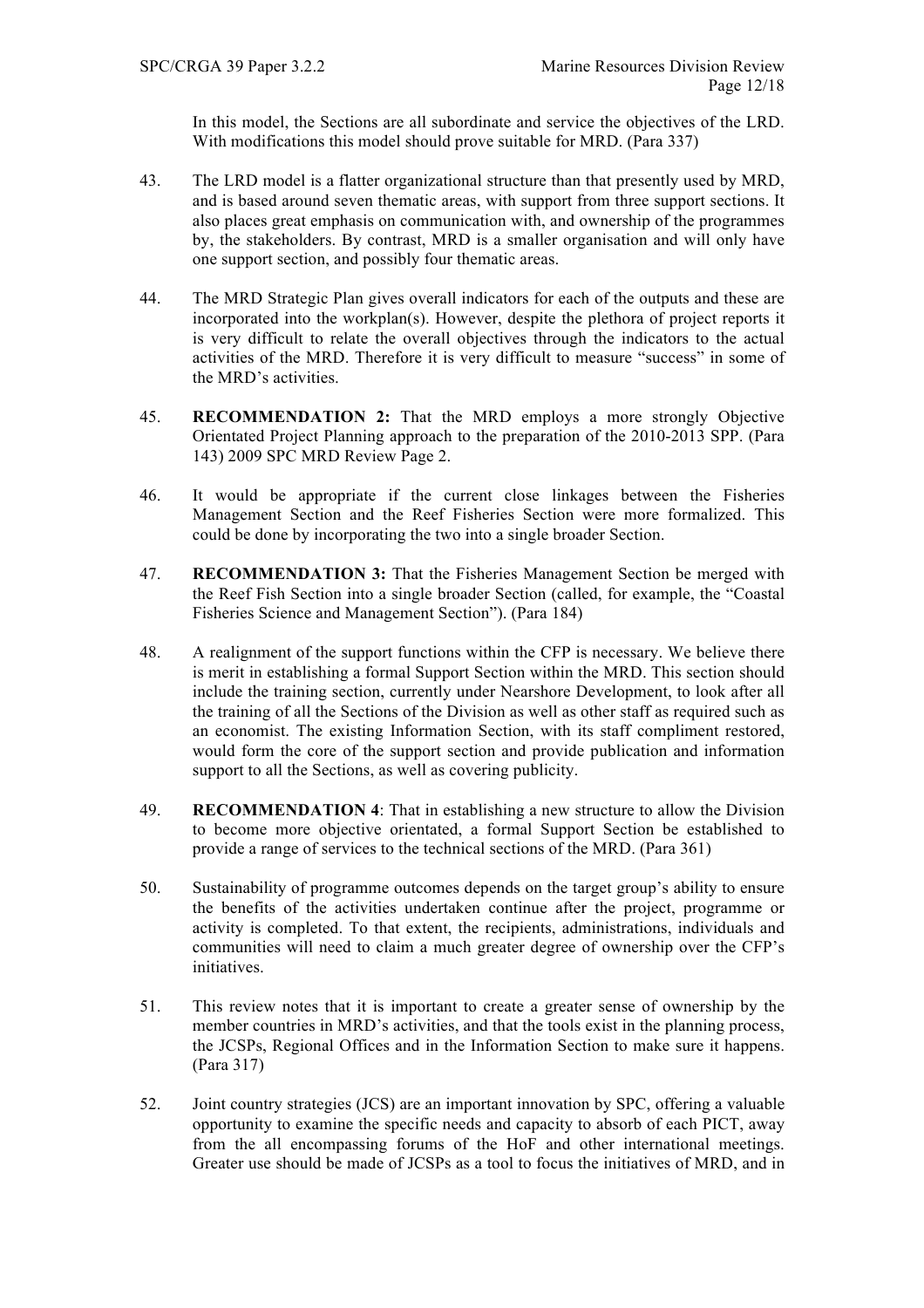particular CFP, more closely in the individual PICTs. The SEEPF is already prioritising the JCSPs.

- 53. **RECOMMENDATION 5:** That the Joint Country Strategy Papers are used far more actively by the MRD to guide interventions in individual countries. (Para 321)
- 54. CFP project funding seems to be somewhat under-planned, with little post-project succession planning and rather an ad-hoc approach generally. Part of the reason for this is that the SPP period is only four years. A much longer planning horizon should be adopted to enable MRD to predict needs further ahead. The upcoming Future of Fisheries Study will be useful in this regard.
- 55. **RECOMMENDATION 6:** A longer planning horizon should be adopted for the MRD. This will assist funding agencies' planning, as well as helping ensure that future funding is secured for essential project activities that will eventuate from the adoption of the Apia Policy, the Aquaculture Management Plan and the Regional Biosecurity Project. Twenty year and 10 year outline plans could be prepared and consolidated regularly in the current three year SPPs. (Para 357)
- 56. Both the OFP and CFP produce a Strategic Programme Plan to guide their activities (the most recent being 2006-9). 23. It would be of benefit if the two Programmes (Oceanic and Coastal) could be included in one SPP, since the very broad objectives of both Programmes are the same. This would present a more coherent picture of the overarching aims of the Division. The SPP would "diverge" lower down as the subobjectives, activities and indicators were detailed. (Para 88)
- 57. The Aquaculture Section has made an effort to ensure project and programmes are applicable to each country. The section has been more proactive in this area than others in CFP and the remaining Sections should be encouraged to adopt a similar approach.
- 58. **RECOMMENDATION 7:** The country by country approach to implementing projects and programmes should be encouraged, particularly within the CFP. It reduces costs and concentrates resources on countries and areas where there is greatest likelihood of success. Recognition should be given to the fact that the "one size fits all" regional approach is frequently wasteful of resources. (Para 160)
- 59. The best way to apply the country by country approach is with the cooperation of the countries involved, and the mechanism for this lies in better, more focused preparation of the Joint Country Strategy Papers. Similarly there is wastage in MRD implementing programmes and projects in countries that do not have the capacity to absorb and benefit from the services provided. SPC is emphasizing the JCSPs far more than previously and it is already beginning to show results in better planning.
- 60. **RECOMMENDATION 8:** That MRD, through the JCSPs, assess the capacity of the country fisheries departments and divisions to absorb and benefit from its services. Should the capacity of the division or department be lacking, MRD should modify the implementation schedule and scope of involvement to reflect the capabilities of the recipient country. (Para 304)
- 61. A possible model for capacity building exists in the SPC. The LRD has had quite a good experience with funding staff positions in national agriculture departments through projects. The incoming Director of MRD may consider establishing a similar scheme by including it in upcoming projects where appropriate. (Para 301)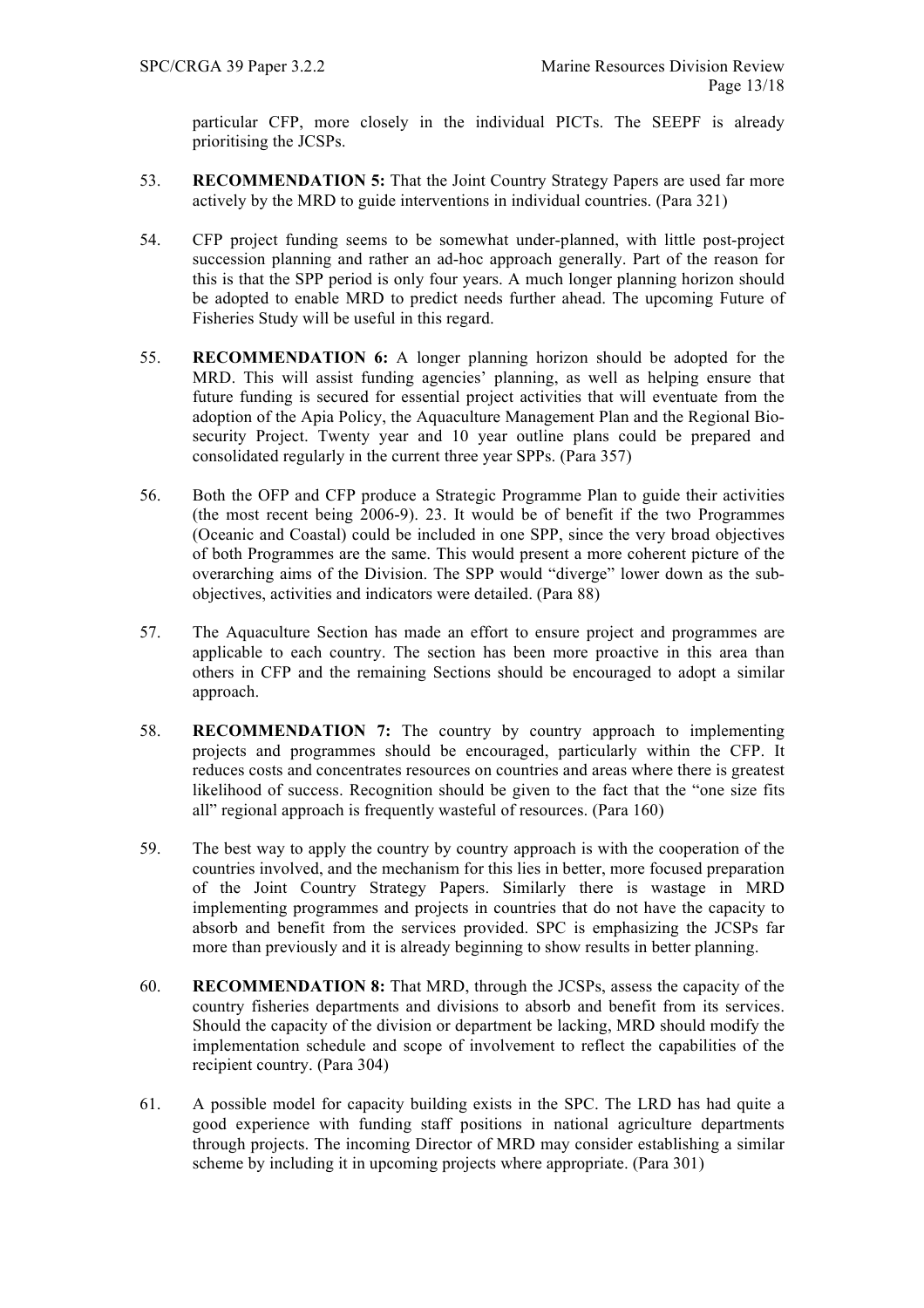- 62. During the review process, the RMP in Fiji was noted to have a very comprehensive database that guides its Programmes and records all of its activities. It is an extremely useful management tool for the RMP.
- 63. The incoming director of MRD may consider it appropriate to look at the RMP's database system and assess whether the MRD should adopt something similar. We note however that current funding constraints may preclude the immediate adoption of such a system. (Para 263)
- 64. There was considerable concern expressed during consultations that very many people are attending very many meetings and conferences and this has a serious opportunity cost.
- 65. It will be up to the incoming Director to ensure that in future all travel to meetings, symposia and the like by staff is fully justified against tangible benefits to the PICTs. (Para 147)

## **Recommendations specific to Programmes and Sections**

### **Coastal Fisheries Programme**

### **Aquaculture Section**

- 66. A concern expressed several times during the review process was that the outputs in establishing environmentally and economically sustainable enterprises in aquaculture have not translated into commercial successes. The reviewers recognise that commercial aquaculture must be based on sound economic principles.
- 67. **RECOMMENDATION 9:** This review recommends that the CFP seek funds to undertake an external and objective study of Pacific island aquaculture so as to identify the most rewarding strategies for the Aquaculture section to focus on in the future. This should be based on a rigorous economic evaluation, carried out by an experienced economist. (Para 152)
- 68. The study would not be a review of the Aquaculture Section per se. Rather, the intention is to better plan future activities, and address, inter alia, issues such as entry points and things to avoid, the role of subsidies in aquaculture and the role of government and the private sector.
- 69. There has been a suggestion that one of the two Aquaculture Officers move to Fiji given its position as one of the most suitable countries in the region for aquaculture. Applying this reasoning, the Director MRD may also like to consider moving the whole Aquaculture section to Fiji, after an assessment of its ramifications, though it is not a priority.
- 70. In addition, it was suggested to the Review Team that the Aquaculture Section be incorporated into the Land Resources Division of SPC, based in Suva, however this seems premature. (Para 157 & 158)

## **Nearshore Fisheries Development and Training Section**

71. The Nearshore Fisheries Development and Training Section has two Programme funded Development Officers and an Adviser, all based in Nouméa. It seems appropriate that instead of retaining one of the full time development officers in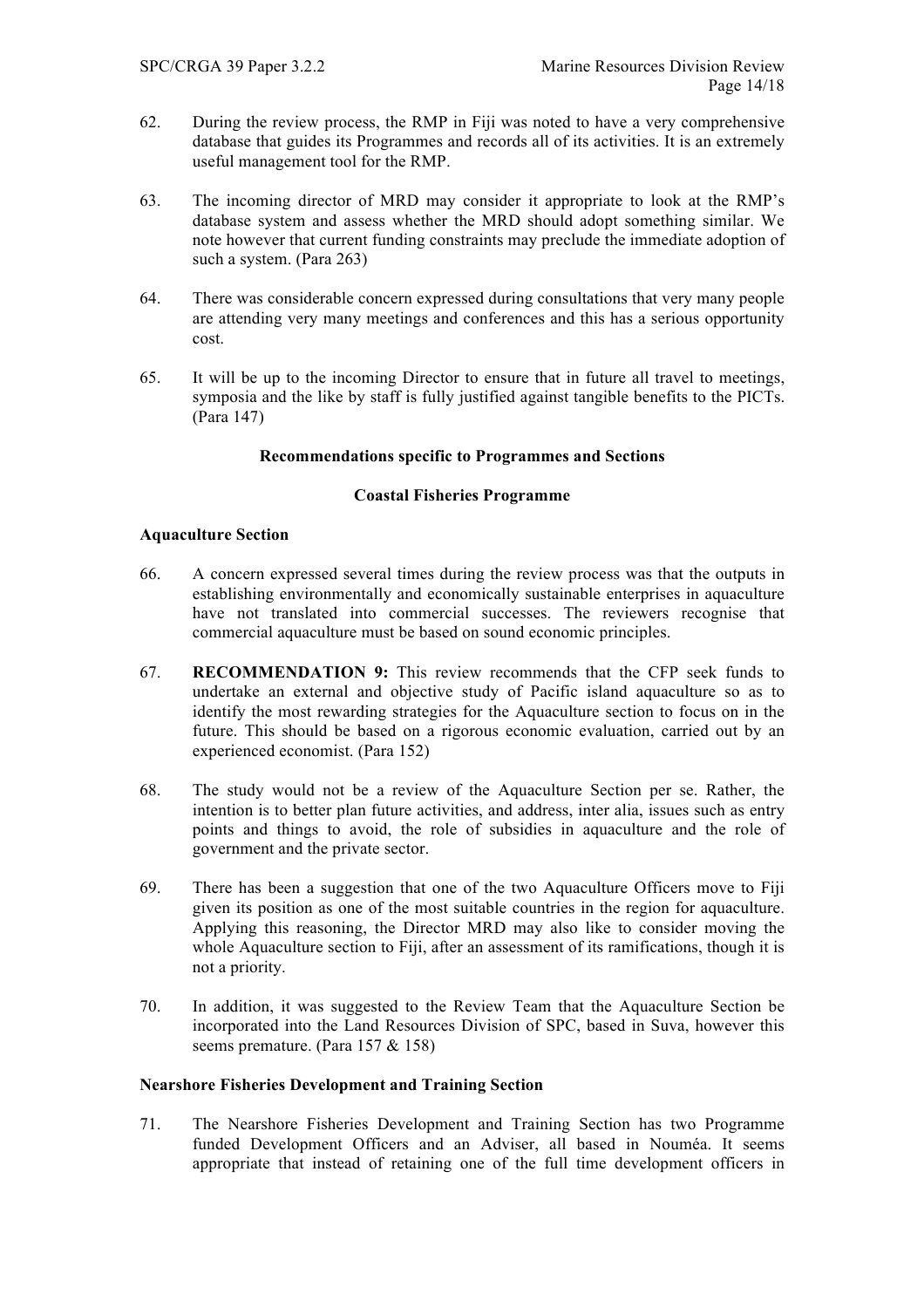Nouméa, the funding could be more appropriately diverted to hiring in occasional expertise when needed in areas currently not covered by in house expertise.

- 72. One Programme-funded Fisheries Development Officer based in Nouméa should suffice to address the Section's needs. External expertise could be bought in to satisfy additional requirements as needed, and other, more flexible ways of providing staff to the section should be explored, particularly during the present short term funding problems being experienced by the Division. (Para 172)
- 73. The Fisheries Training Officer currently works in the Nearshore Development and Training Section. The review considers that the MRD should have one Training Officer, who is responsible for administering, organizing and coordination all training in the MRD.
- 74. **RECOMMENDATION 10:** That the Training Officer currently in the Nearshore Fisheries and Training Section be transferred to the proposed Support Section and take on the administrative and coordination responsibilities for training for all the Sections of MRD. (Para 175)

# **Reef Fisheries Section**

- 75. The PROCFish/C project is finishing in mid 2009. There is a great danger that if funding cannot be found to retain at least one professional position, (and preferably two positions) post-project then the project history, including the databases, will gradually degrade. If that occurs, it will be very difficult to recover should the ACP EDF 10 projects currently being proposed not eventuate till late 2010 or early 2011.
- 76. **RECOMMENDATION 11:** That the MRD seek to retain two scientific positions (and one support position) to maintain the initiative and history of the PROCFish project. In seeking funding, MRD should highlight the importance to the CFP of maintaining continuity in the provision of coastal fisheries management and scientific services, which will otherwise be adversely affected by the delay in implementing the two planned EDF funded scientific projects. (Para 204)

## **Information Section**

- 77. The ability of PICT Government Departments and Divisions to effectively disseminate information provided to them by the Information Section amongst their own staff, the private sector and civil society (NGOs) is in many cases very weak.
- 78. **RECOMMENDATION 12:** That, when funds permit, the CFP Information Section undertake a brief study (in a suitable country) to assess their success in distributing materials and information to its intended audience. There may be lessons to be learned from the RMP. (Para 224)

# **The CRISP Project**

- 79. In 2008, the CRISP Project was attached to the CFP. There is no doubt that CRISP will not integrate well with CFP. If it is pushed into a forced marriage there would have to be significant changes and serious and undesirable upheavals to both CRISP and CFP will eventuate. It would also divert management resources away from more important activities.
- 80. **RECOMMENDATION 13:** That MRD continues to accommodate CRISP, but does not try to fully integrate its activities into its own. (Para 236).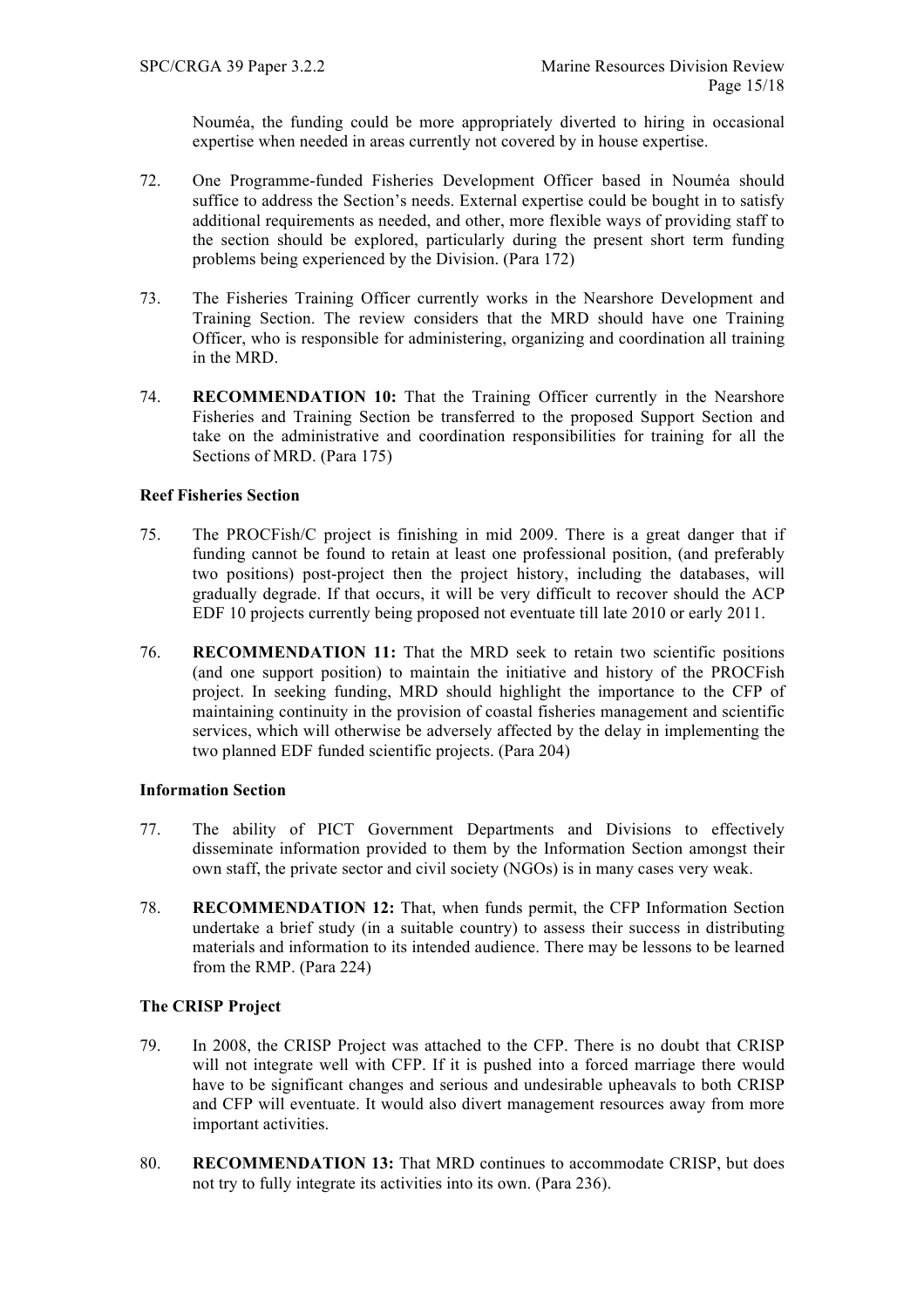81. If funding for a new CRISP project becomes available, the project should, from its inception, adopt the planning, administrative and financial systems, objectives, discipline, work practices and ethos of the SPC, with no exceptions.

## **Oceanic Fisheries Programme**

- 82. OFP is a world-leader in oceanic fisheries science. A detailed analysis of the cost/benefits of oceanic fisheries science and monitoring would be useful to place realistic dollar valuations on OFP's advice.
- 83. MRAG (2008) recommended greater external scientific peer review of OFP advice and technical reports be undertaken. Peer review could be extended to OFP's other advice and technical reports to PICTs, such as the National Tuna Fishery Status Reports, a number of which are produced every year.
- 84. **RECOMMENDATION 14:** That OFP's scientific advice and technical reports be subject to greater external scientific peer review. (Para 252)
- 85. We note that the WCPFC already externally review the reports and information provided to them by the OFP.
- 86. This review has noted a less than ideal awareness amongst PICT fisheries managers and decision makers about the use and limitations of fisheries models and statistics. While this is being addressed through the regular stock assessment workshops, the limitations need to be more widely known amongst decision makers, and the OFP might consider it appropriate to examine further avenues to do this. (Para 254)
- 87. There is a perception that OFP may serve 'too many masters', and there are potential conflicts of interest among SPC, WCPFC, FFA, PICT national fisheries, and foreign fishing nations regarding advice and confidential fisheries data.
- 88. **RECOMMENDATION 15:** That the issue of potential conflicts of interest amongst SPC/WCPFC/FFA/PICT national fisheries agencies are considered by SPC senior management, and if necessary, be addressed by a small reference group representing all interests. (Para 277)
- 89. OFP mainly uses short-term, training workshops for capacity development within PICT Fisheries Departments. The Statistics and Monitoring Section undertake a major training programme with FFA in observers and port sampling. While this has been highly regarded, concern has been expressed about the increasing demand on OFP's limited resources.
- 90. Given the limited SPC/FFA resources to meet current training demand, alternative approaches being developed by OFP to meeting regional needs are supported. Notwithstanding, OFP should ensure that standards are maintained in externally serviced courses. (Para 293)

## **Staff and Staffing in CFP**

91. Due to the changes in objectives and the way of doing work in the Division, the skills mix needed to deliver services to the PICTs is also changing. CFP needs a tightly focused, but well rounded (skills wise) cadre of staff.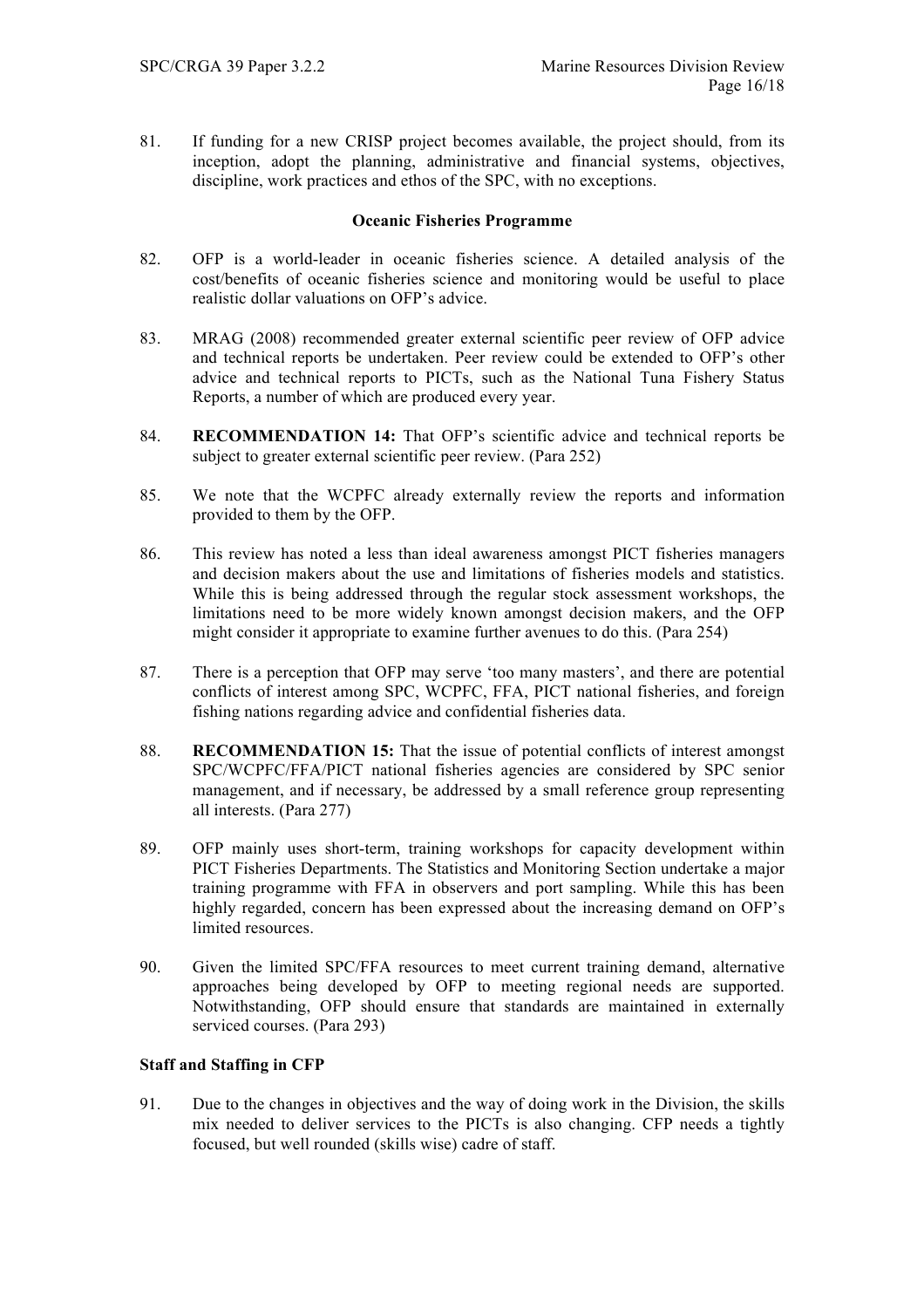- 92. **RECOMMENDATION 16:** That the CFP alter the skills composition of its staff to meet the changing needs of PICTs. All staff TORs should be updated, and effort made through the existing process of triennial staff reviews and other processes to ensure persons with appropriate skills are appointed to each position. (Para 341)
- 93. There has been a lack of economic oversight in the CFP's activities for many years and this has been commented upon in previous reviews.
- 94. **RECOMMENDATION 17:** That an economist is available to all sections of the CFP so that projects and programmes receive appropriate economic oversight. This could be achieved in a number of ways including recruiting an economist to sit in the proposed Support Section, ensuring that one of the senior staff (possibly the Programme Manager) has a background in economics or hiring in short term expertise as required. (Para 363)
- 95. Senior CFP staff have commented that they are already stretched and it will be impossible, with fewer Programme staff, to maintain services, particularly the very important provision of advice on an *ad hoc* basis.
- 96. To maintain a reasonable service to the PICTs in the long term, each Section of the CFP should be staffed with no fewer than one adviser and one officer as professional Programme funded staff. Generally, other professional staff in the development sections would be project funded. The reviewers understand current funding problems preclude doing this immediately. (Para 368).

## **Decentralisation**

- 97. While it is Corporate Policy to decentralize, the immediate placement of fisheries officers in the four existing or planned Regional Offices will be difficult, even though a commitment has been made to place someone in Pohnpei.
- 98. **RECOMMENDATION 18:** That MRD in Nouméa first deal with its priority issues (e.g. adopting the new structure, adapting to funding constraints) before beginning to emphasize the policy of decentralisation. Only once these issues have been addressed to the satisfaction of the Director of MRD and the SPC Secretariat should MRD operationalise the decentralisation policy, including placing staff in the Regional Offices. This may be 1 to 2 years away. (Para 134)

## **Recommendations for the SPC**

- 99. During the review it was revealed that SPC Sections within a few seconds walking distance of each other at the Nouméa HQ rarely support each other's activities. This is not all MRD's responsibility given other Sections have as much responsibility to address cross cutting issues as MRD.
- 100. **RECOMMENDATION 19:** That communication, coordination and collaboration within MRD and SPC generally should be improved. MRD through the new Director will, in time, address CFP and OFP issues, but SPC management will need to address the larger corporate imperative of cross cutting cooperation between Divisions and their Sections through their regular executive meetings. (Para 347)
- 101. Long-term capacity building in oceanic fisheries in PICTs was a major priority of the Vava'u Declaration. This will require a strategic approach by SPC, FFA, USP and long-term commitments in human and financial resources by each country and development agencies.